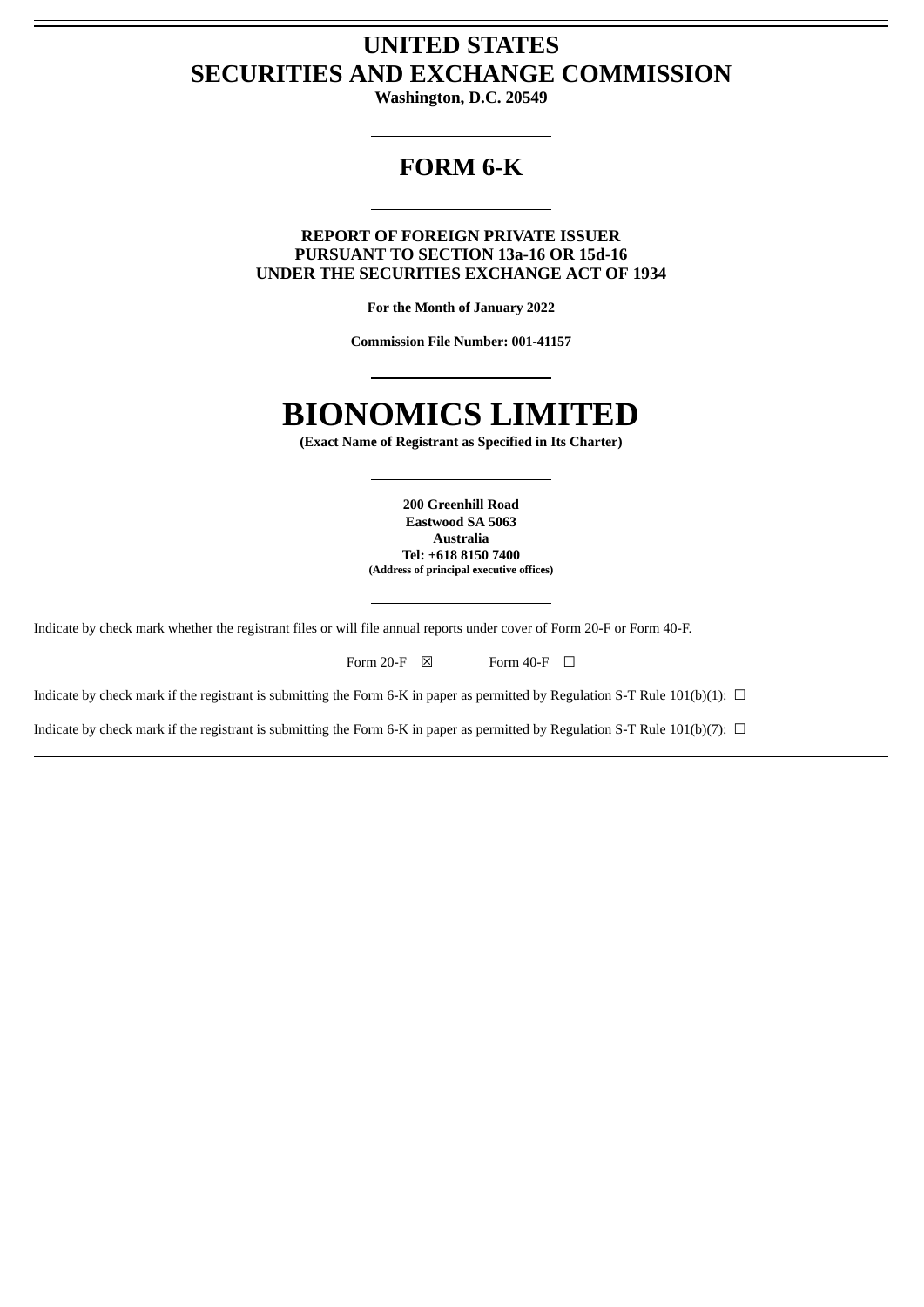## **INFORMATION CONTAINED IN THIS REPORT ON FORM 6-K**

On January 3, 2022, Bionomics Limited (the "Company") lodged a press release with the Australian Securities Exchange (the "ASX"), announcing that it has initiated its Phase 2 clinical trial (the PREVAIL Study) to evaluate BNC210 for the acute treatment of Social Anxiety Disorder (SAD), with topline results expected by the end of 2022. The press release is furnished herewith as Exhibit 99.1 to this report on Form 6-K.

# **Exhibits**

99.1 Press Release dated [January](#page-3-0) 4, 2022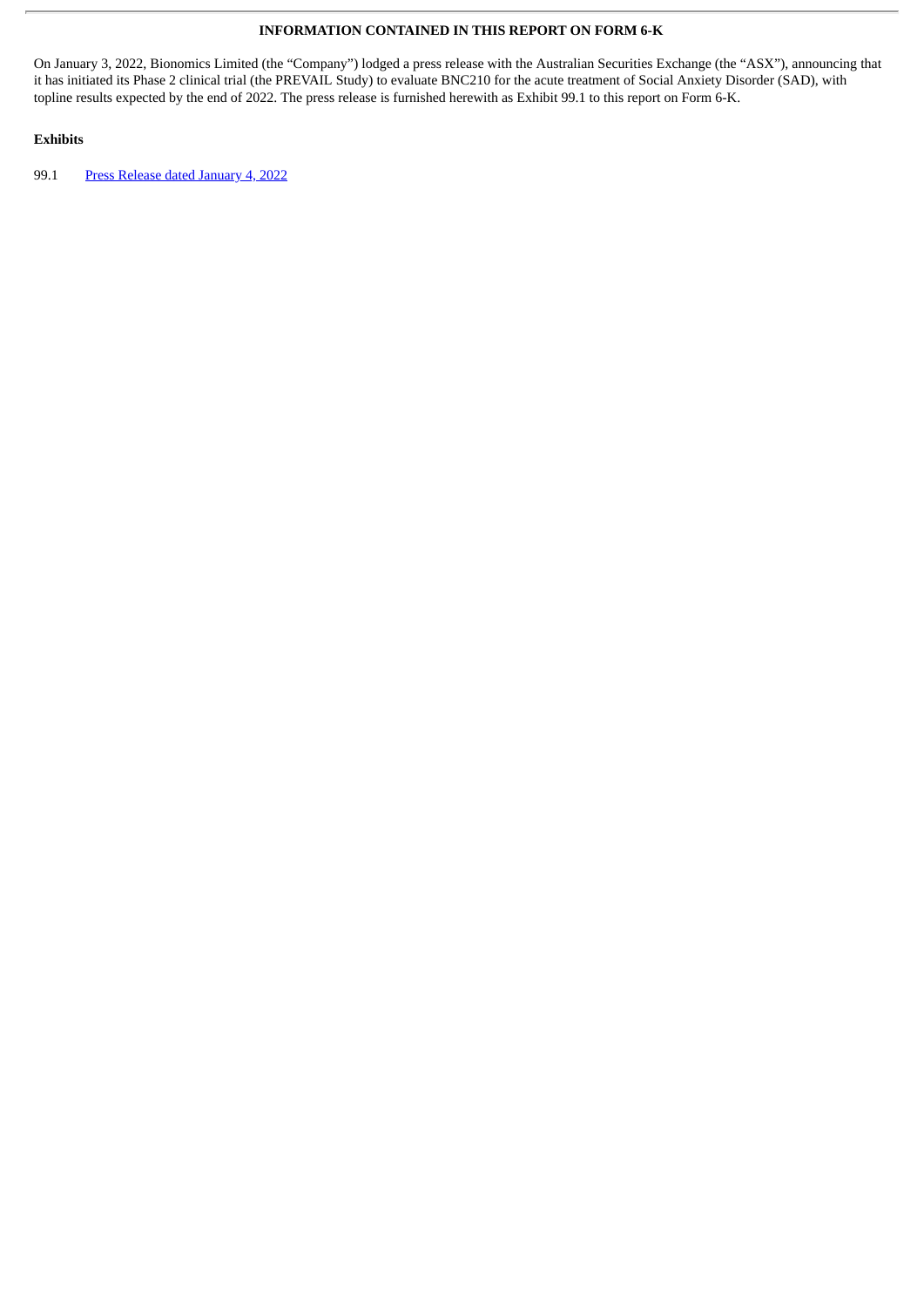**SIGNATURES**

Pursuant to the requirements of the Securities Exchange Act of 1934, as amended, the registrant has duly caused this report to be signed on its behalf by the undersigned hereunto duly authorized.

# **Bionomics Limited**

Date: January 4, 2022 By: /s/ Errol De Souza

Name: Errol De Souza, Ph.D. Title: Executive Chairman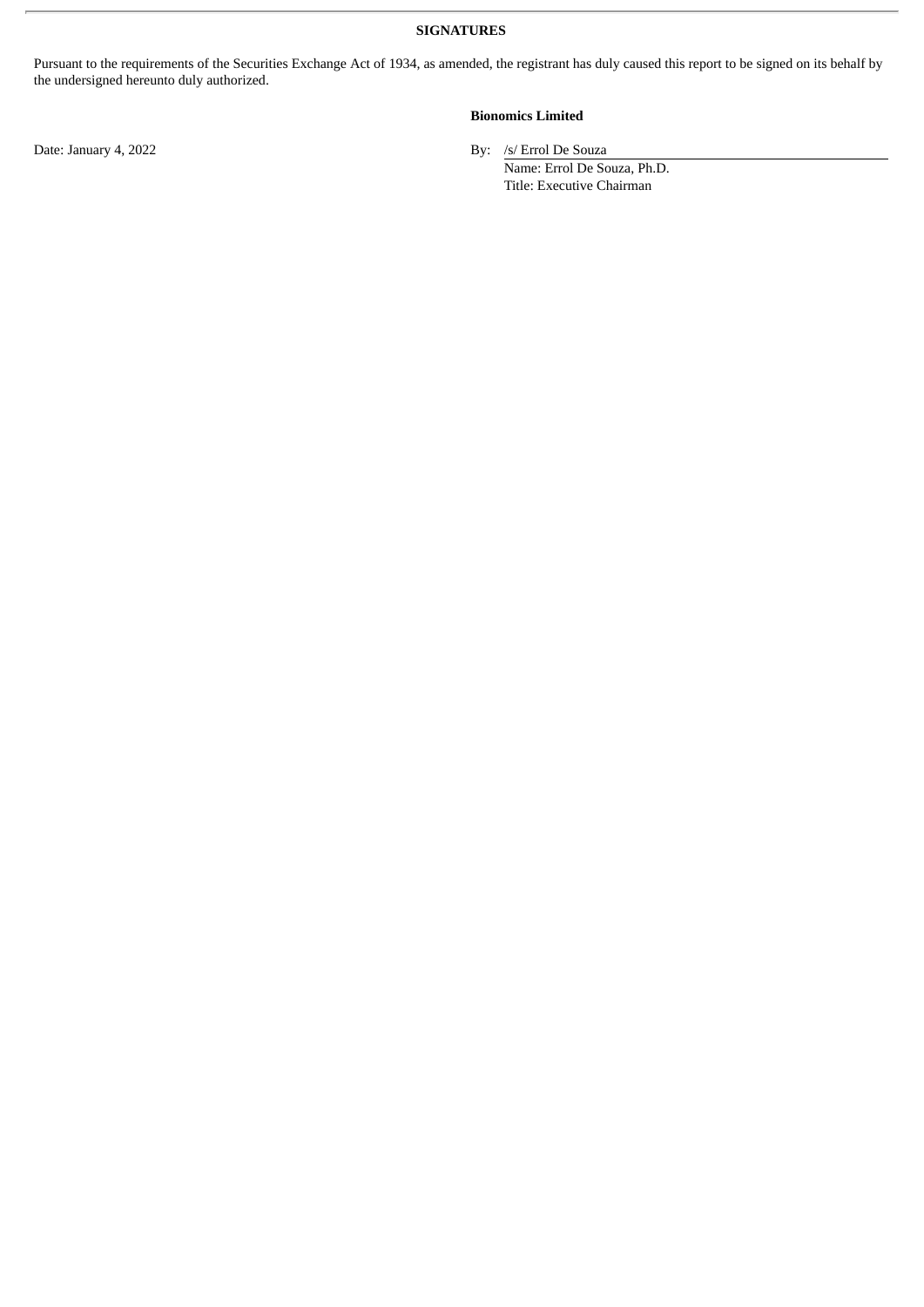

**ABN 53 075 582 740**

<span id="page-3-0"></span>**ASX ANNOUNCEMENT 04 January 2022**

#### **Bionomics Initiates Phase 2 PREVAIL Study of BNC210 for the Acute Treatment of Social Anxiety Disorder**

Bionomics Limited (ASX:BNO, NASDAQ:BNOX) (**Bionomics** or **Company**), a clinical-stage biopharmaceutical company, is pleased to announce that it has initiated its Phase 2 clinical trial (the PREVAIL Study) to evaluate BNC210 for the acute treatment of Social Anxiety Disorder (SAD), with topline results expected by the end of 2022.

BNC210 is an oral, proprietary, selective negative allosteric modulator of the  $\alpha$ 7 nicotinic acetylcholine receptor in development for the acute treatment of SAD and chronic treatment of Post-Traumatic Stress Disorder (PTSD), with U.S. Food and Drug Administration (FDA) Fast Track designation for both clinical indications.

The PREVAIL Study SAD protocol was cleared by the FDA in November 2021, and it was granted ethics approval by a central U.S. Institutional Review Board (IRB) in December 2021. With these approvals in place, as well as site-level approvals, clinical sites in the U.S. are now activated and open to screening for potential study participants aged 18 to 65 years old with marked to severe SAD. Study participants will need to have a score of at least 70 on the Liebowitz Social Anxiety Scale, which is a scale that assesses a patient's reported level of social phobia in a range of social and performance situations. It is anticipated that 15 to 20 clinical sites in the U.S. will be involved in recruiting patients for this study.

In this randomised, double-blind, placebo-controlled trial, BNC210 will be evaluated as an acute, or single-dose, treatment for patients with SAD. Study participants will be randomly assigned to one of three treatment groups, 225 mg BNC210, 675 mg BNC210 or placebo, with approximately 50 participants in each group. They will be orally administered a single dose of their assigned treatment approximately one hour prior to taking part in an anxiety-provoking behavioral task involving a speaking challenge. The primary objective of the study is to compare each dose level of BNC210 to placebo on self-reported anxiety levels using the Subjective Units of Distress Scale (SUDS). Secondary objectives include two other scales measuring participants' anxiety levels (State-Trait Anxiety Inventory and Self-Statements During Public Speaking), as well as an evaluation of the safety and tolerability of BNC210 in this population.

"Anxiety disorders are a significant burden for our communities and approximately 18 million adults suffer from Social Anxiety Disorder in the United States alone. Patients will typically experience persistent and intense fear of social or performance-related situations when exposed to unfamiliar people or to possible scrutiny by others. They will often engage in avoidance behaviours to manage their fears, which can interfere with functioning, increase loneliness and social isolation, and diminish quality of life. There is a great unmet need for fast-acting, as-needed treatments for these patients because the only FDA approved medications for Social Anxiety Disorder take several weeks or longer before they impact symptoms. Safe and effective on-demand treatments could help people with Social Anxiety Disorder engage with, rather than avoid, anxiety-provoking situations when they need to the most." said Bionomics' consultants at University of California (San Diego) Drs. Charles Taylor (Associate Professor, Department of Psychiatry) and Murray Stein (Distinguished Professor, Department of Psychiatry).

Bionomics Limited | 200 Greenhill Road, Eastwood, South Australia, +61 8 8150 7400, ABN: 53 075 582 740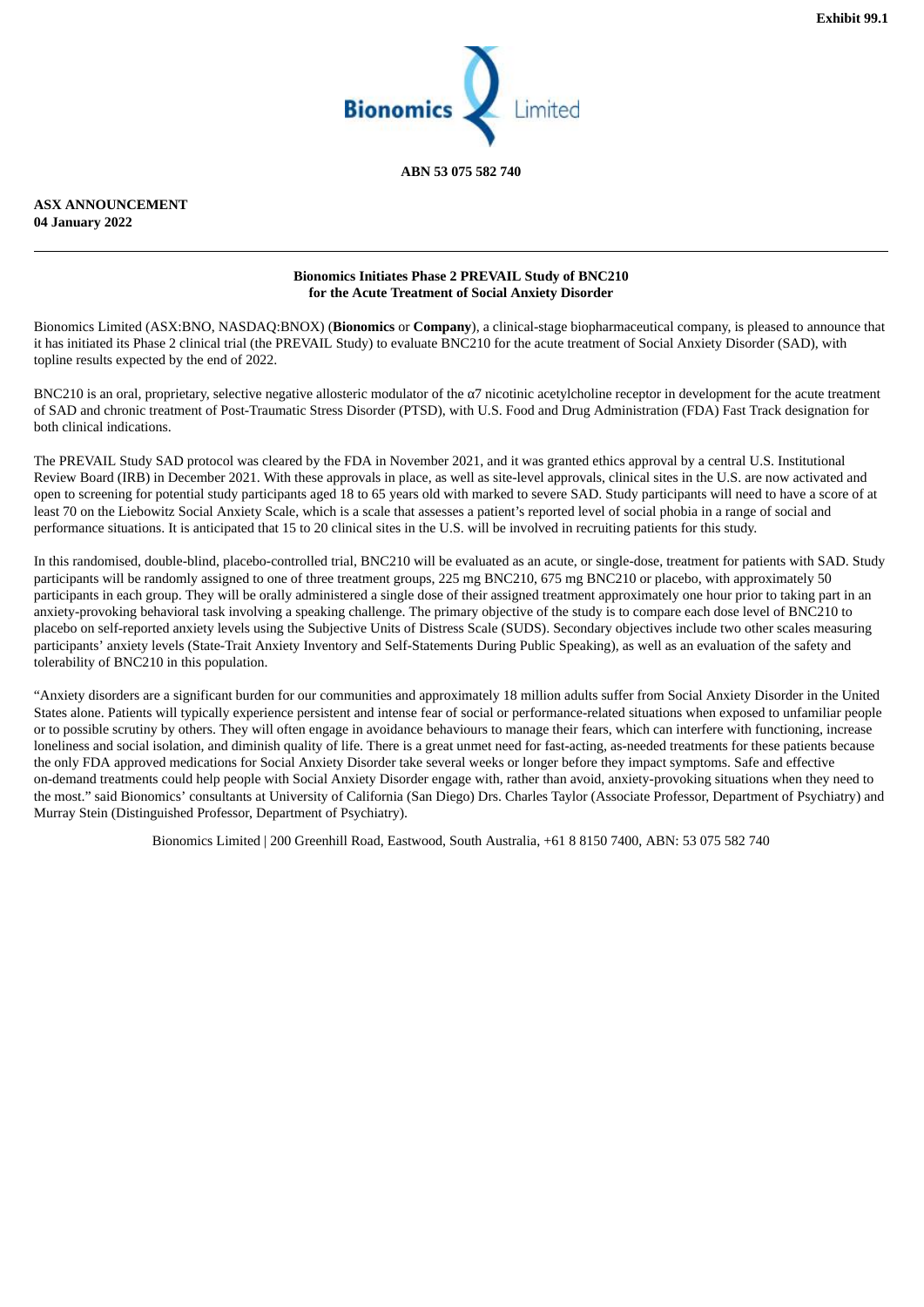"The new tablet formulation of BNC210, which is rapidly absorbed and reaches maximal concentrations in the blood in approximately one hour, is being evaluated in the PREVAIL study as an oral as-needed treatment for SAD patients to better cope with anticipated anxiety-provoking social interactions and other public settings. We look forward to taking advantage of the Fast Track designations for both SAD and PTSD treatment indications, and our goal is to report topline data in late 2022 for the PREVAIL Study and by the middle of 2023 for the ongoing Phase 2b PTSD ATTUNE Study." said Bionomics' Executive Chairman, Dr. Errol De Souza.

Released on authority of the Executive Chairman.

#### **FOR FURTHER INFORMATION PLEASE CONTACT:**

| General:               | <b>Investor Relations:</b>                         |  |
|------------------------|----------------------------------------------------|--|
| Ms. Suzanne Irwin      | Mr. Connor Bernstein                               |  |
| Company Secretary      | Vice President, Strategy and Corporate Development |  |
| +61 8 8150 7400        | +1 (831) 246-3642                                  |  |
| CoSec@bionomics.com.au | cbernstein@bionomics.com.au                        |  |

#### **About Bionomics Limited**

Bionomics (ASX:BNO, NASDAQ:BNOX) is a clinical-stage biopharmaceutical company developing novel, allosteric ion channel modulators designed to transform the lives of patients suffering from serious central nervous system ("CNS") disorders with high unmet medical need. Bionomics is advancing its lead product candidate, BNC210, an oral, proprietary, selective negative allosteric modulator of the  $\alpha$ 7 nicotinic acetylcholine receptor, for the acute treatment of Social Anxiety Disorder ("SAD") and chronic treatment of Post-Traumatic Stress Disorder ("PTSD"). Beyond BNC210, Bionomics has a strategic partnership with Merck & Co., Inc (known as MSD outside the United States and Canada) with two drugs in early-stage clinical trials for the treatment of cognitive deficits in Alzheimer's disease and other central nervous system conditions.

#### www.bionomics.com.au

Bionomics Limited | 200 Greenhill Road, Eastwood, South Australia, +61 8 8150 7400, ABN: 53 075 582 740